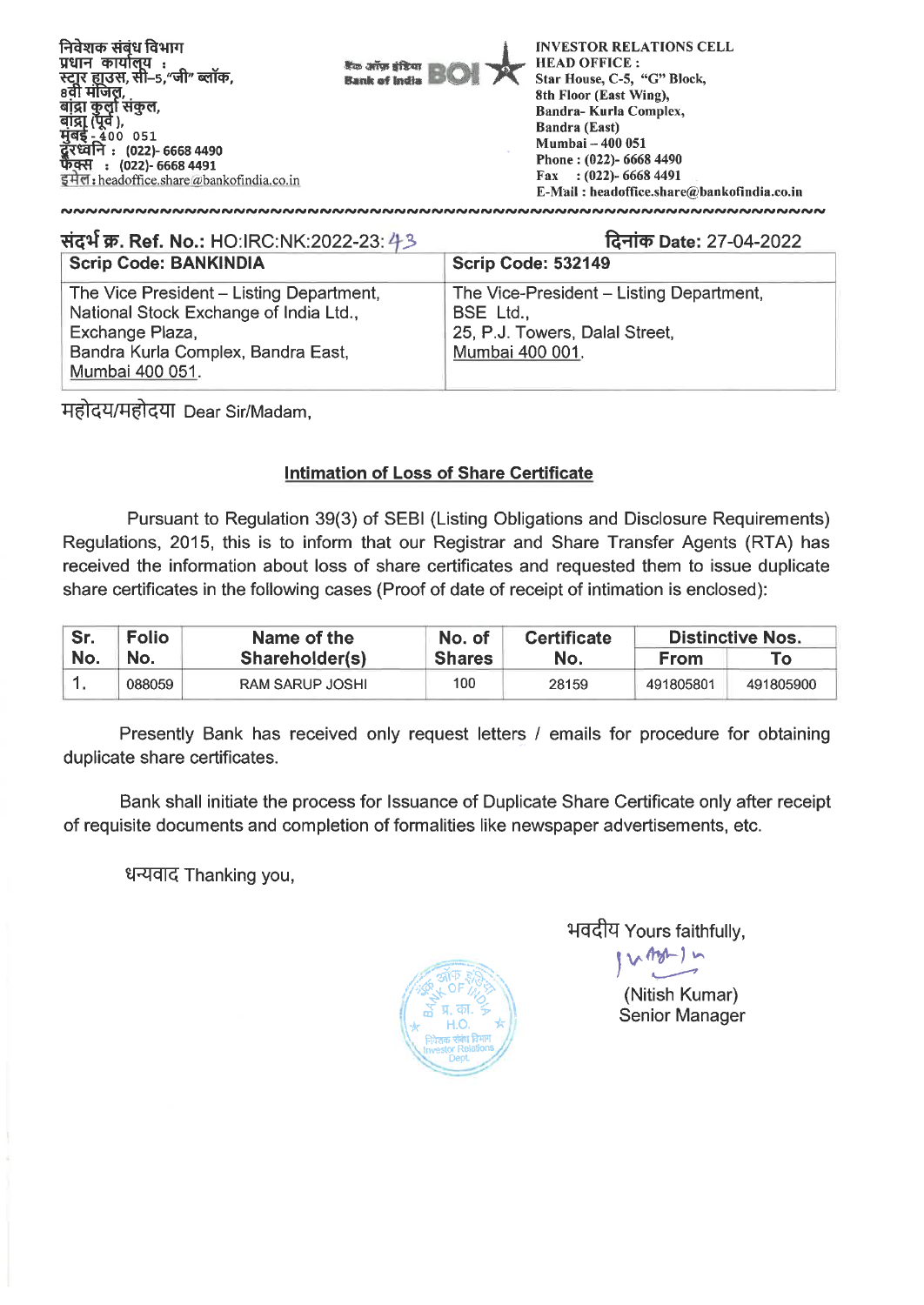| From:<br>Sent:<br>To:<br>Cc: | bssduplicate@bigshareonline.com<br>26 April 2022 16:56<br>Rajesh Venkataraj Upadhya; Investor Relations Department<br>sherwin@bigshareonline.com; manjeev@bigshareonline.com;<br>prasadm@bigshareonline.com; bhagwan@bigshareonline.com;<br>Bssduplicate@Bigshareonline.Com |
|------------------------------|-----------------------------------------------------------------------------------------------------------------------------------------------------------------------------------------------------------------------------------------------------------------------------|
| Subject:                     | Unverified Sender: Duplicate Share Intimations Received On: 20220426 BANK OF<br>INDIA - EQUITY Folio no: 088059                                                                                                                                                             |
| <b>Attachments:</b>          | 572573.pdf                                                                                                                                                                                                                                                                  |

**CAUTION:** This email has originated from outside Bank of India. Do not click on links or open attachments unless you recognize the sender . Please refrain from replying to this message if it appears to be suspicious.

The sender bssduplicate@bigshareonline.com has not maintained SPF Records,hence is unverified.Kindly do your due diligence before sharing or undertaking any Financial Data/Transaction

Sender email address: bssduplicate@bigshareonline.com

Dear Sir/Ma'am,

Please be informed that in terms of the provisions of the SEBI (LODR) Regulations, 2015, the Company is required to submit information regarding loss of share certificates and issue of duplicate certificates, to the stock exchange within two days of its getting information. Further, the said intimation has to be filed only through the mode of NEAPS filing for NSE and on listing bseindia.com for BSE and not via hard copy submission.

Accordingly, we are sharing herewith the receipt of the following request for loss of share certificate of the Company by shareholders, to enable you to comply with the said regulatory requirement within the timelines prescribed.

| Client Name              |       | Cert. No   Dist. No From   Dist. NO. To   Folio No.   Quantity |           |        |     | Name                   | $JH1$ $JH2$ |
|--------------------------|-------|----------------------------------------------------------------|-----------|--------|-----|------------------------|-------------|
| BANK OF INDIA - EQUITY I | 28159 | 491805801                                                      | 491805900 | 088059 | 100 | <b>RAM SARUP JOSHI</b> |             |

Should you have any queries in respect of the aforesaid instruction kindly revert back.

Regards,

Bigshare Services Pvt. Ltd.